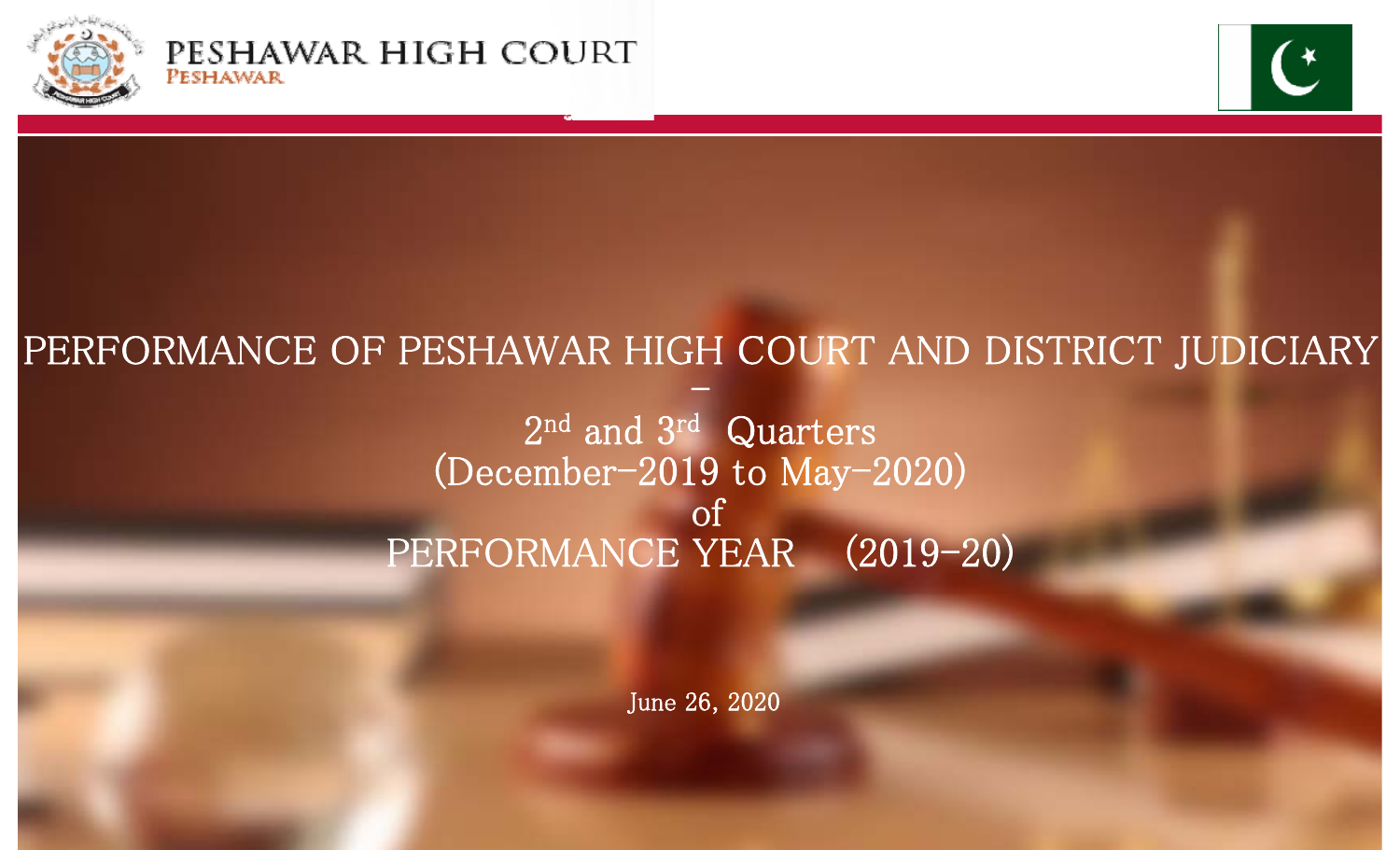

#### PESHAWAR HIGH COURT PESHAWAR



And When You Judge Between People You Judge With Justice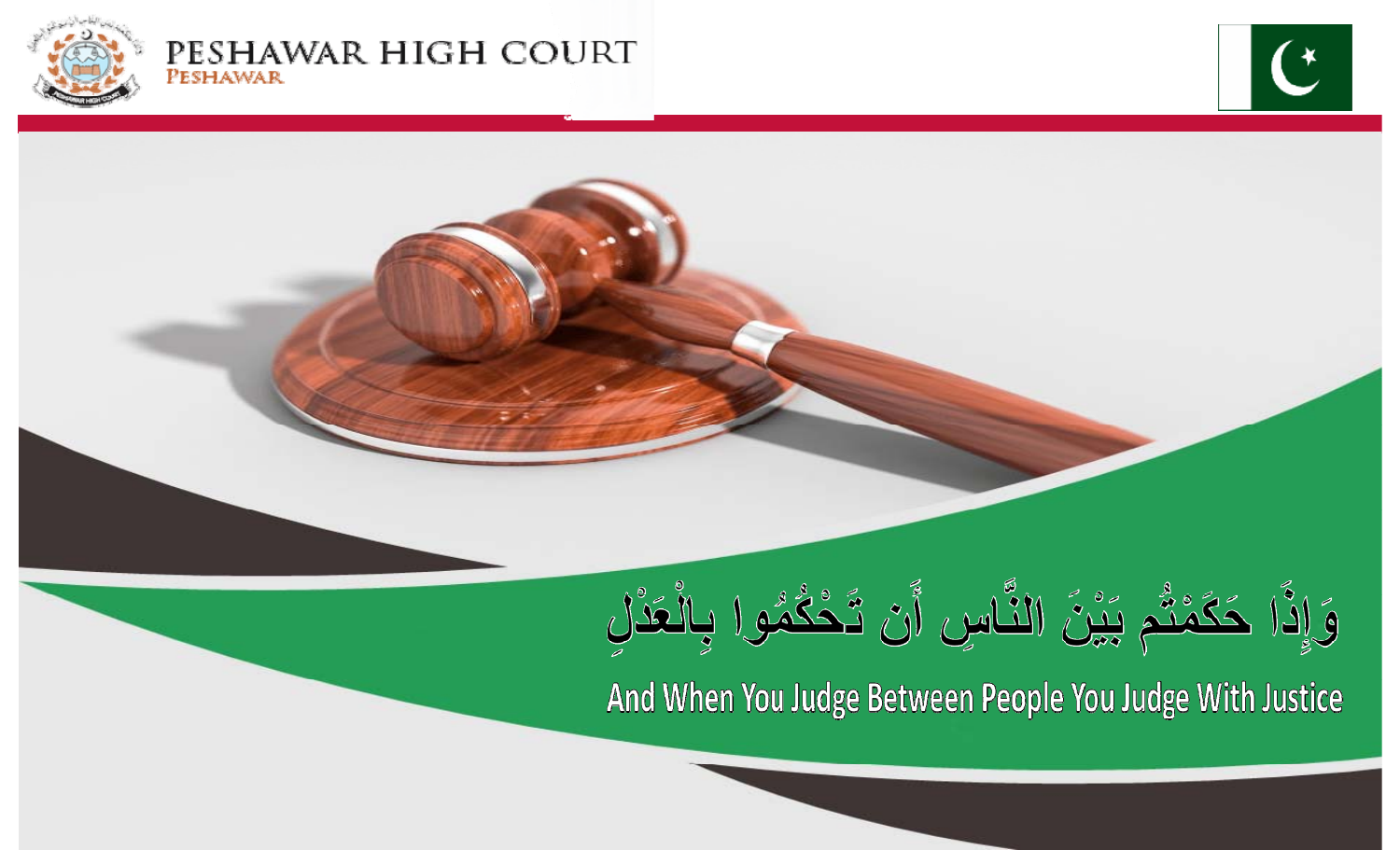

**MONTHS**

**Dec-19**

**Jan-20**

**Feb-20**

**Mar-20**

**Total**



# **Judicial Performance of District Judiciary (Non NMDs)**

**during 2nd and 3rd Quarters (December 2019-May 2020).**

**Non NMDs PERFORMANCE**

**Apr-20** 10,952 11,244 195,246 103%

**May-20** 9,774 10,007 195,460 102%

**Opening Balance in December 2019 190847**

Institution Vs Disposal Trends during 2nd & 3rd Quarter 2019‐20 in District Judiciary (Non NMDs)



#### **PENDENCY TREND DURING 1ST QUARTER 2019‐20 IN DISTRICT JUDICIARY (NON NMD)**

**%**

190,467

37,513 31,433 195,130 84%

42,891 46,389 191,977 108%

31,300 29,342 194,833 94%

**166,691 162,672 195,460 98%**

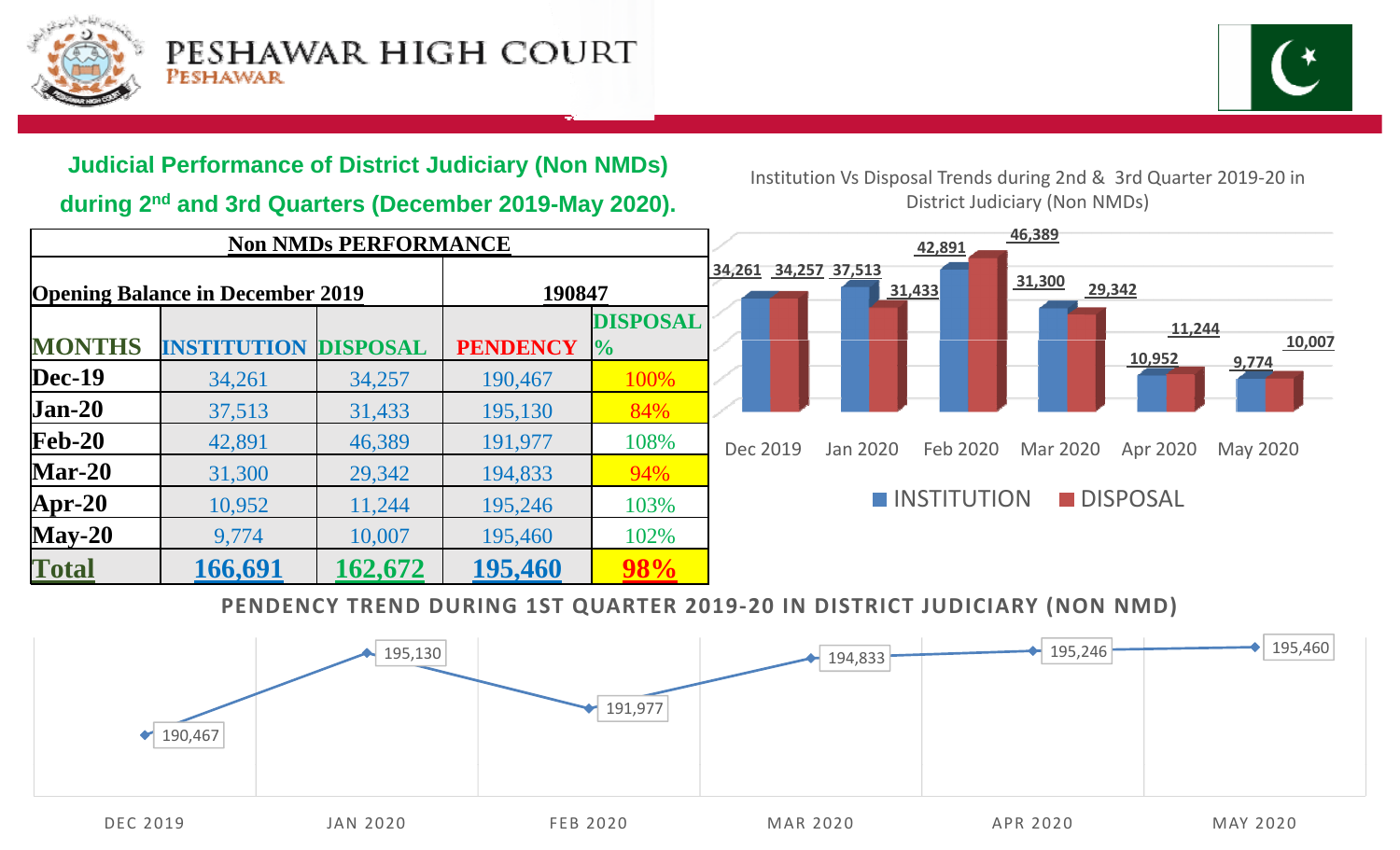



# **Judicial Performance of District Judiciary (NMDs) during Judicial**

**2nd and 3rd Quarters (December 2019-May 2020).**

| <b>NMDs PERFORMANCE</b>                         |                    |                 |                 |                 | 1,604<br>1,573 |                          |             |          |                |
|-------------------------------------------------|--------------------|-----------------|-----------------|-----------------|----------------|--------------------------|-------------|----------|----------------|
| 5636<br><b>Opening Balance in December 2019</b> |                    |                 |                 |                 |                |                          |             | 1,111    |                |
|                                                 |                    |                 |                 | <b>DISPOSAL</b> | 1,128          | $1,096$ <sub>1,032</sub> |             |          | 1,007          |
| <b>MONTHS</b>                                   | <b>INSTITUTION</b> | <b>DISPOSAL</b> | <b>PENDENCY</b> | $\frac{10}{6}$  |                |                          | 674         |          | 595            |
| <b>Dec-19</b>                                   | 1,128              | 1,096           | 5,771           | 97%             |                |                          |             |          |                |
| $Jan-20$                                        | 1,032              | 674             | 6,049           | 65%             |                |                          |             |          |                |
| $\mathbf{Feb-20}$                               | 1,604              | 1,573           | 6,093           | 98%             |                |                          |             |          |                |
| $Mar-20$                                        | 1,111              | 1,007           | 6,158           | 91%             | Dec 2019       | Jan 2020                 | Feb 2020    | Mar 2020 | Apr 20         |
| Apr-20                                          | 595                | 469             | 6,253           | 79%             |                |                          |             |          |                |
| $May-20$                                        | 547                | 445             | 6,237           | 81%             |                |                          | INSTITUTION |          | <b>DISPOSA</b> |
| <b>Total</b>                                    | 6,017              | 5,264           | 6,237           | 87%             |                |                          |             |          |                |

#### **Institution Vs Disposal Trends during 2nd & 3rd Quarter 2019‐20 in DIstrict Judiciary‐ NMDs**



# **PENDENCY TREND DURING 1ST QUARTER 2019 ‐20 DISTRICT JUDICIARY (IN NMDS)**

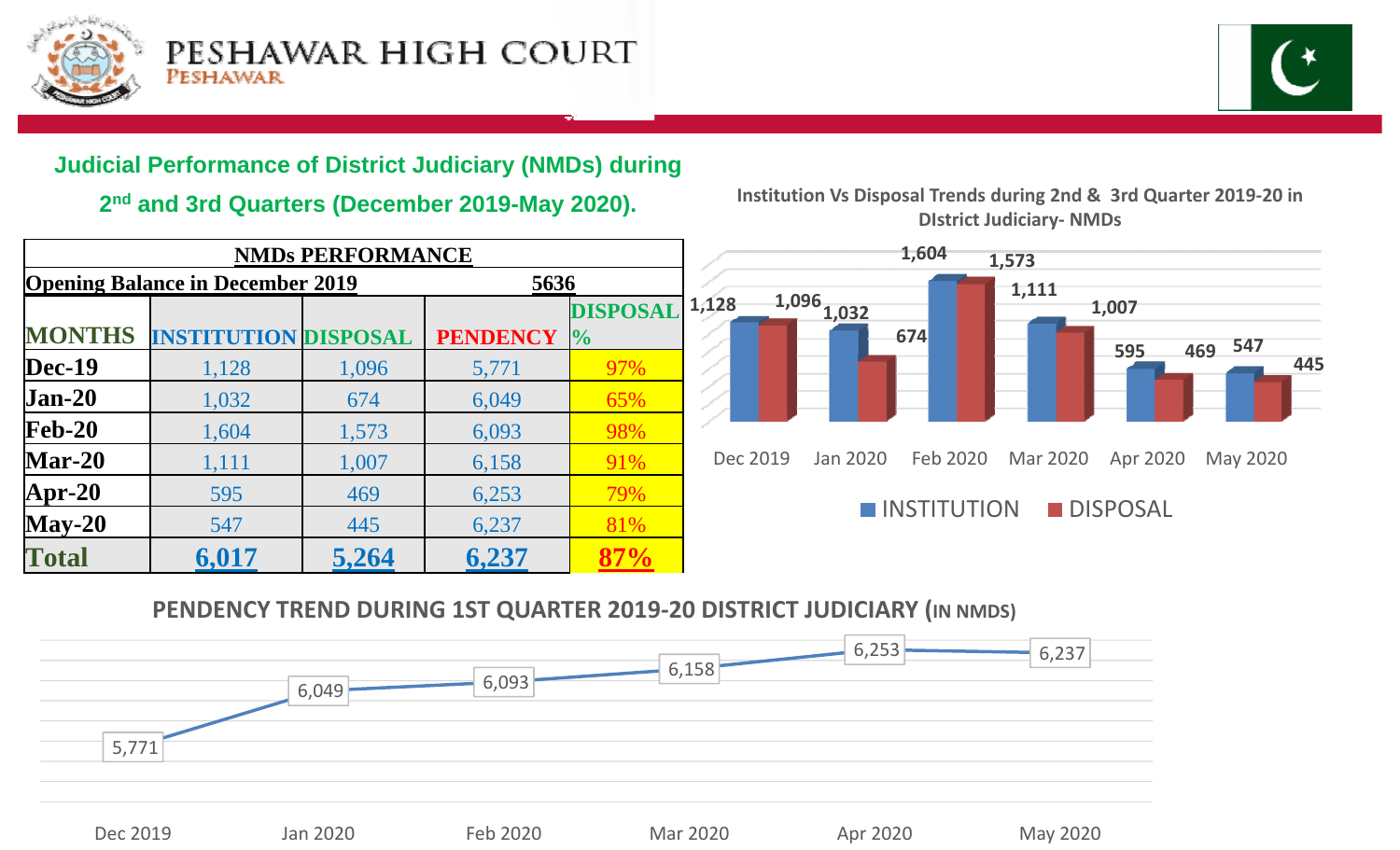



# **Judicial Performance of District Judiciary during 2nd 2 and**

## **3rd Quarters (December 2019-May 2020).**

| Over all (NMDs & Non NMDs) PERFORMANCE            |                   |                 |                     | institution vs Disposal Trends during 2nd<br>2019-20 in DIstrict Judiciary |                  |                      |                    |
|---------------------------------------------------|-------------------|-----------------|---------------------|----------------------------------------------------------------------------|------------------|----------------------|--------------------|
| <b>Opening Balance in December 2019</b><br>196483 |                   |                 |                     |                                                                            |                  |                      | 47,962             |
|                                                   | <b>INSTITUTIO</b> |                 |                     | <b>DISPOSA</b>                                                             | 35,353<br>35,389 | 44,495<br>38,545     |                    |
| <b>MONTHS</b>                                     | $\mathbf N$       | <b>DISPOSAL</b> | <b>PENDENCY L %</b> |                                                                            |                  | 32,107               | 32,411<br>30,349   |
| $Dec-19$                                          | 35,389            | 35,353          | 196,238             | 100%                                                                       |                  |                      | 11,54              |
| $Jan-20$                                          | 38,545            | 32,107          | 201,179             | 83%                                                                        |                  |                      |                    |
| $\text{Feb-20}$                                   | 44,495            | 47,962          | 198,070             | 108%                                                                       |                  |                      |                    |
| $Mar-20$                                          | 32,411            | 30,349          | 200,991             | 94%                                                                        | Dec 2019         | Feb 2020<br>Jan 2020 | Mar 2020 Apr       |
| $ Apr-20 $                                        | 11,547            | 11,713          | 201,499             | 101%                                                                       |                  |                      |                    |
| $May-20$                                          | 10,321            | 10,452          | 201,697             | 101%                                                                       |                  |                      | <b>NISTITUTION</b> |
| <b>Total</b>                                      | 172,708           | 167,936         | 201,697             | 97%                                                                        |                  |                      |                    |

Institution Vs Disposal Trends during 2nd & 3rd Quarter



# **PENDENCY TREND DURING 1ST QUARTER 2019 ‐20 IN DISTRICT JUDICIARY**

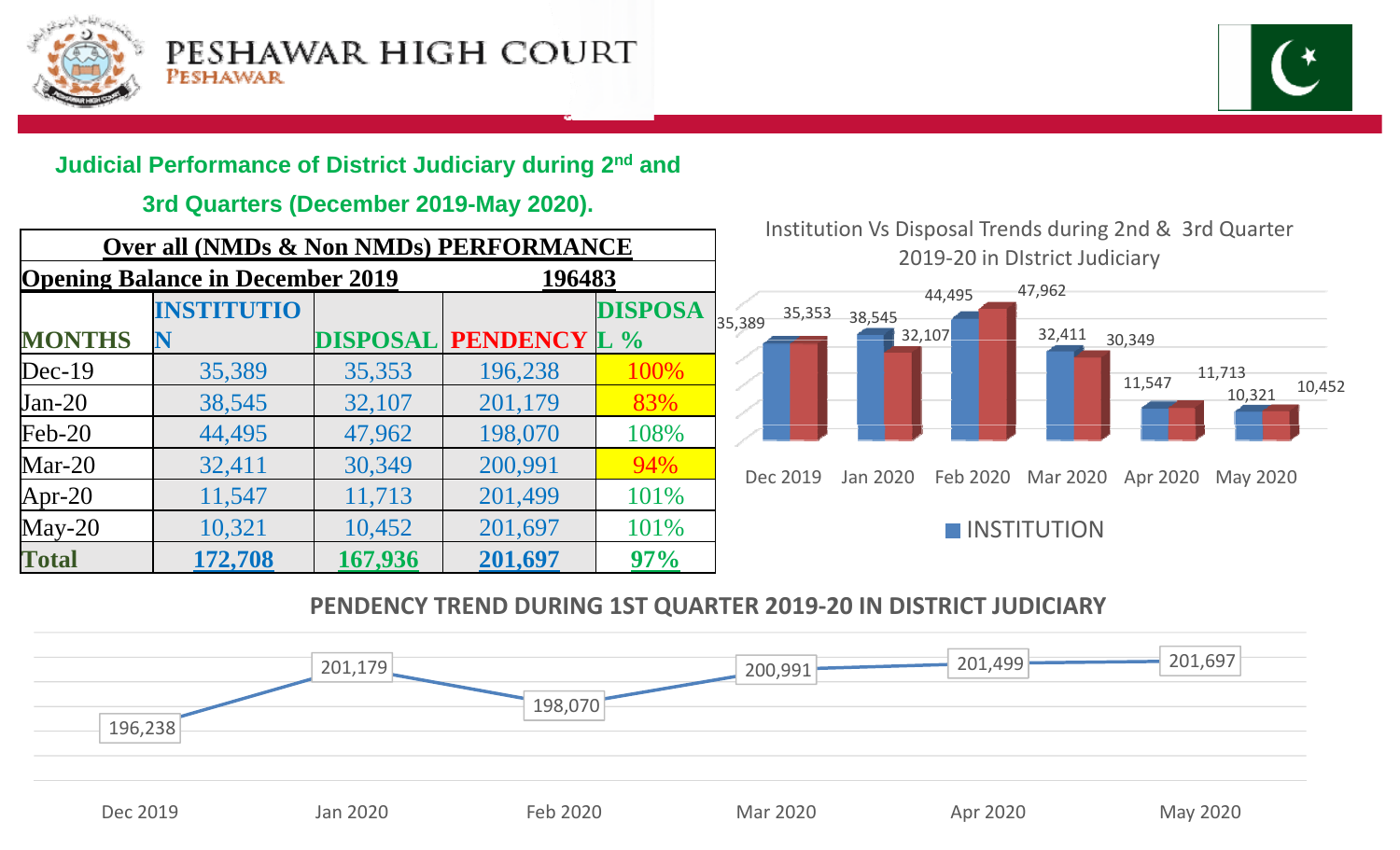



# **Judicial Performance of Child Protection Courts during 1st Quarter (December 2019-May 2020).**

# **JUDICIAL PERFORMANCE IN CHILD PROTECTION COURTS DURING DURING 2nd and 3rd QUARTERs (December 2019‐ Ma y 2020)**

| <b>ection Courts</b><br><b>P-May 2020).</b> | <b>JUDICIAL PERFORMANCE IN CHILD PROTECTION</b><br>COURTS DURING 2nd and 3rd QUARTERs (December 2019-May<br>2020 |                                         |                 |                 |                 |  |  |
|---------------------------------------------|------------------------------------------------------------------------------------------------------------------|-----------------------------------------|-----------------|-----------------|-----------------|--|--|
|                                             |                                                                                                                  | <b>Opening Balance in December 2019</b> | 601             |                 |                 |  |  |
|                                             |                                                                                                                  | <b>INSTITUTIO</b>                       |                 |                 | <b>DISPOSA</b>  |  |  |
|                                             | <b>MONTHS</b>                                                                                                    |                                         | <b>DISPOSAL</b> | <b>PENDENCY</b> | $\mathbf{L} \%$ |  |  |
|                                             | <b>Dec-19</b>                                                                                                    | 94                                      | 85              | 634             | 90%             |  |  |
| <b>D PROTECTION COURTS</b>                  | <b>Jan-20</b>                                                                                                    | 106                                     | 69              | 703             | 65%             |  |  |
| <b>ARTERs (December 2019-</b>               | $\mathbf{Feb-20}$                                                                                                | 113                                     | 130             | 691             | 115%            |  |  |
|                                             | <b>Mar-20</b>                                                                                                    | 51                                      | 43              | 768             | 84%             |  |  |
|                                             | <b>Apr-20</b>                                                                                                    |                                         | 34              | 767             | 486%            |  |  |
|                                             | $May-20$                                                                                                         | 15                                      | 35              | 777             | 233%            |  |  |
|                                             | Total                                                                                                            | 386                                     | 396             | 777             | 103%            |  |  |



Besides the aforementioned institution there were 186 more

cases which were transferred-in from different courts.

- **The above statistics is regarding 03 Child Protection Courts i.e Peshawar, Abbottabad and Madan.**
	- •**Additionally, 04 more Child Protection Courts have y, been established (Divisional Head Quarters)**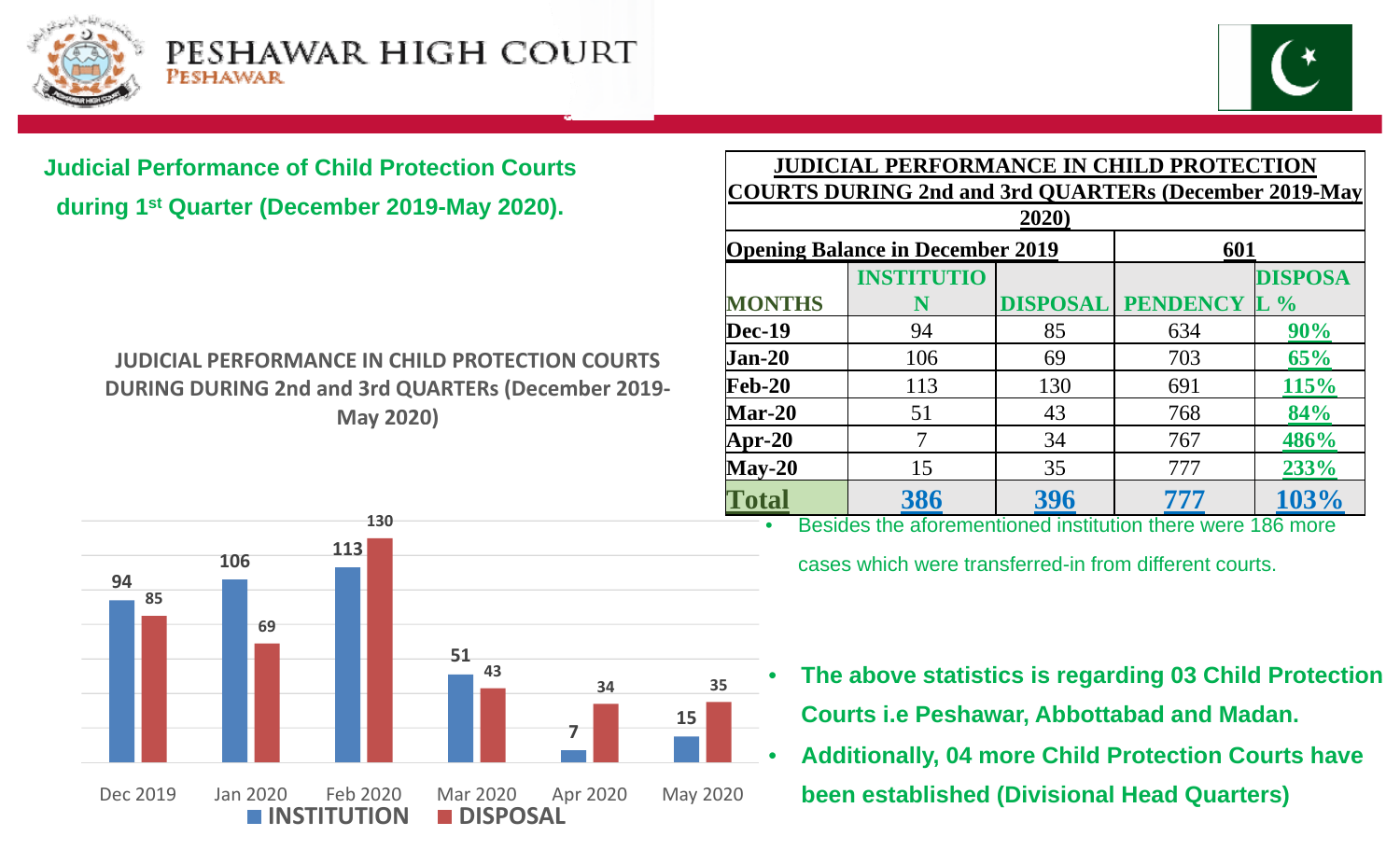



| <b>Affected</b><br>-Normal Operations (If in case no Strike Days and Covid-19)<br><b>Months</b><br>Reasons<br>201697<br>201499<br>201179<br>200991<br>December<br>08 Strike Days were Observed in district<br>198070<br>196238<br>2019<br>judiciary due to different reasons<br>194741<br>196483<br>24 Strike Days were Observed from Bar<br>196238<br>191274<br>Council for opposing the amendments in<br>188814<br>January 2020 CPC and CNSA. | <b>Affects of Strikes Days and COVID-19 Outbreak</b><br>on District Judiciary in Khyber Pakhtunkhwa |  |  |
|-------------------------------------------------------------------------------------------------------------------------------------------------------------------------------------------------------------------------------------------------------------------------------------------------------------------------------------------------------------------------------------------------------------------------------------------------|-----------------------------------------------------------------------------------------------------|--|--|
|                                                                                                                                                                                                                                                                                                                                                                                                                                                 |                                                                                                     |  |  |
| 185213<br>February<br>182730<br>2020<br>01 Day Strike was Observed                                                                                                                                                                                                                                                                                                                                                                              |                                                                                                     |  |  |
| Government Public Holidays due to Covid<br>-19 started from 14 March, 2020<br>March 2020<br><b>Extrapolation is made on average</b><br>$\bullet$<br><b>Full Month Government Public Holidays</b><br>institution and disposal before COVID-19<br>Ápril 2020<br>due to Covid -19<br><b>Pandemic and applied on affected months</b><br><b>Full Month Government Public Holidays</b><br>due to Covid -19<br>May 2020                                |                                                                                                     |  |  |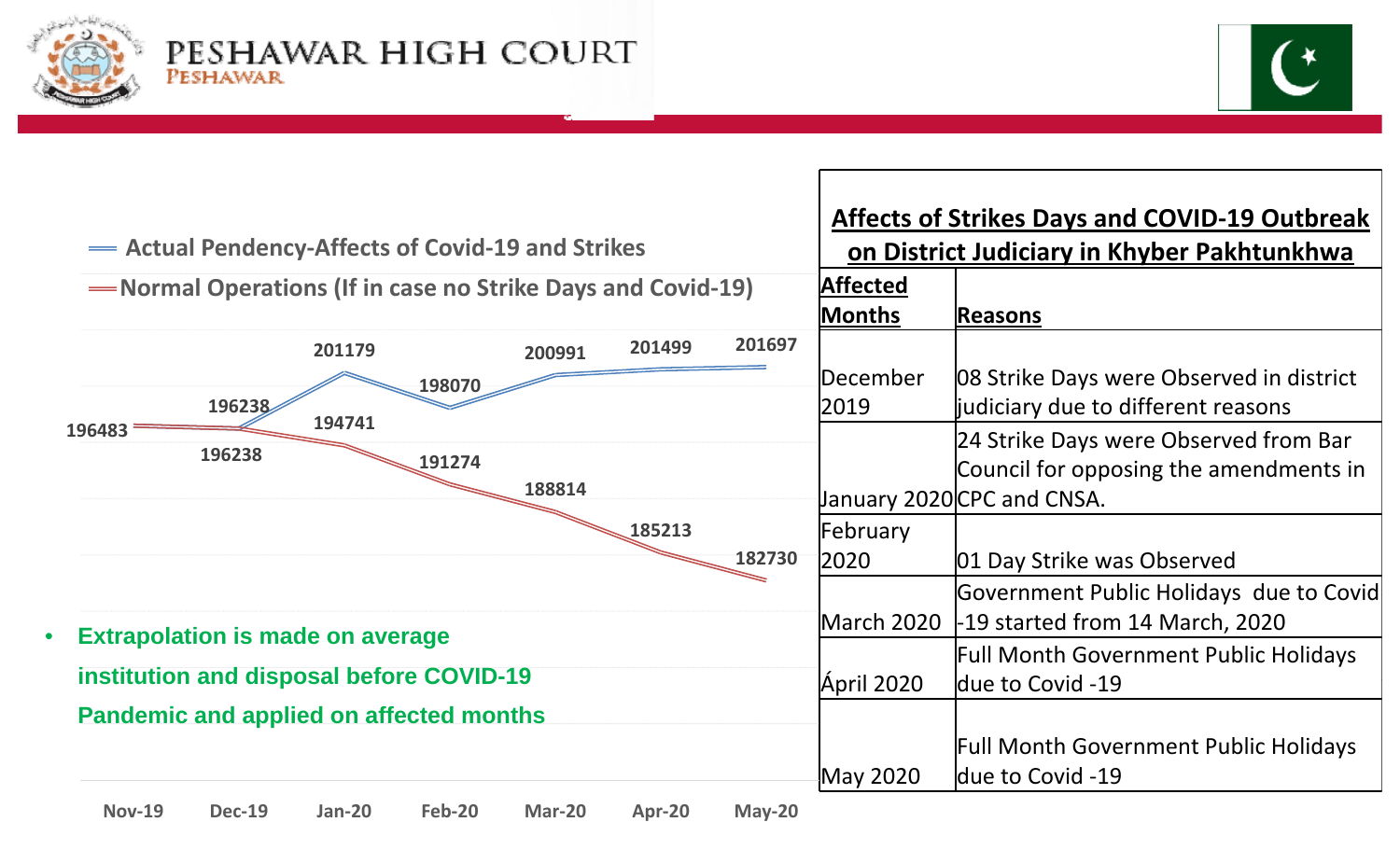



# **Judicial Performance of Peshawar High Court during 2nd 2**

# **and 3rd Quarters (December 2019-May 2020).**



### **PENDENCY TREND DURING 1ST QUARTER 2019 ‐20 IN PESHAWAR HIGH COURT**